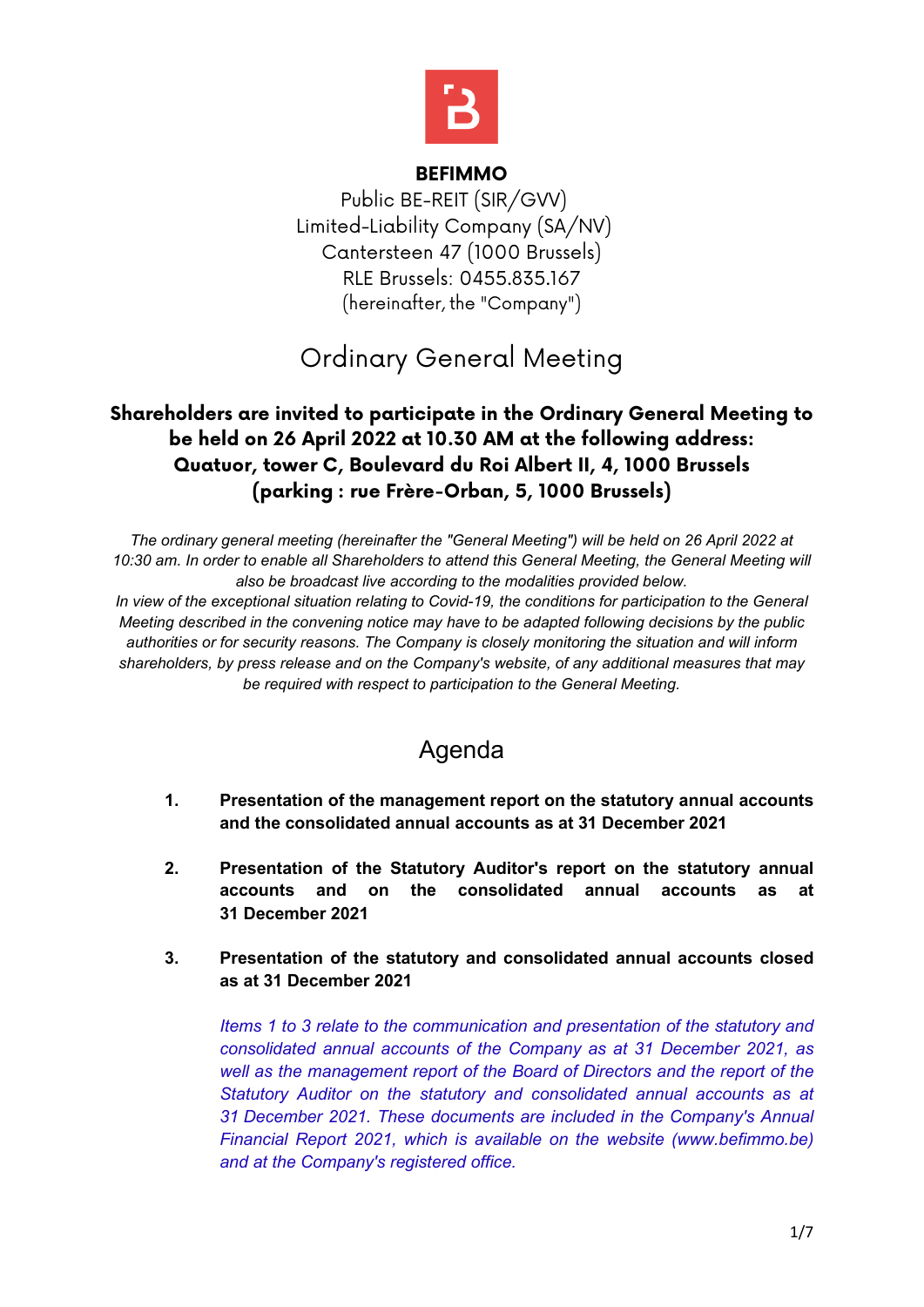#### **4. Approval of the statutory annual accounts closed as at 31 December 2021 and appropriation of the result as at 31 December 2021**

Taking into account the result carried forward at 31 December 2020 of  $\epsilon$ 243,073,223.4, and the net result for the fiscal year 2021, the result to be appropriated amounts to €347,978,484.9.

It is proposed:

- to approve the statutory annual accounts closed as at 31 December 2021, which contain, in accordance with the Royal Decree of 13 July 2014 on BE-REITs (SIRs/GVVs), the appropriation to the regulatory reserves;
- to distribute a gross dividend of €1.84 per share as a return on capital: this dividend consists, on the one hand, of the interim dividend of €1.26 gross per existing share, distributed in December 2021 and, on the other hand, of a balance of dividend of €0.58 gross per share payable by detachment of coupon n° 43 ;
- finally, to carry forward the balance again.

#### **5. Discharge to the Directors for the performance of their mandate during the fiscal year 2021**

Proposal to grant discharge to the Directors for the performance of their mandate for the period from 1 January 2021 to 31 December 2021.

#### **6. Discharge to the Statutory Auditor for the performance of its mandate during the fiscal year 2021**

Proposal to grant discharge to the Statutory Auditor for the performance of its mandate for the period from 1 January 2021 to 31 December 2021.

#### **7. Renewal of an Independent Director**

Proposal to renew the Directorship of Mr. Etienne Dewulf, residing at 1970 Wezembeek-Oppem, Rue du Ruisseau 10, as independent Director, for a new period of one year, expiring at the end of the Ordinary General Meeting of 2023.

Mr. Dewulf meets the independence criteria of article 7:87 of the Code of Companies and Associations and provision 3.5 of the Belgian Corporate Governance Code 2020. This mandate will be remunerated in accordance with the remuneration for non-executive Directors set by the Ordinary General Meeting of 30 April 2013.

*Mr. Dewulf's profile is included in the Annual Financial Report 2021, which is available on the Company's website and at its registered office.*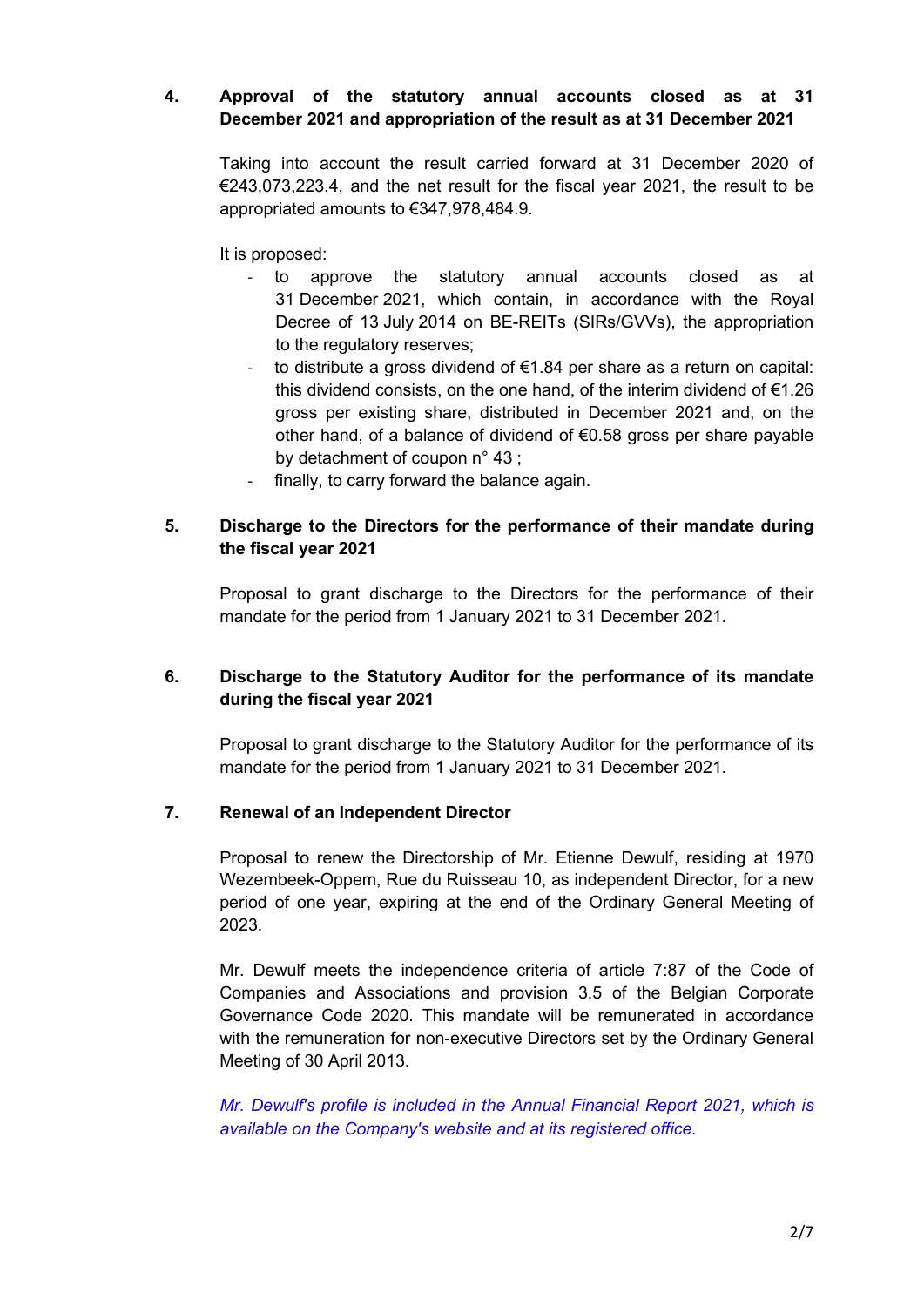#### **8. Appointment of a non-executive Director**

Proposal to appoint Mr. Amand Benoît D'Hondt, residing at 1150 Woluwe-Saint-Pierre, Avenue de l'Aviation 12, as non-executive Director for a period of one year, expiring at the end of the Ordinary General Meeting of 2023. This mandate will be remunerated in accordance with the remuneration for nonexecutive Directors set by the Ordinary General Meeting of 30 April 2013. This appointment proposal is subject to the approval of the Financial Services and Markets Authority (FSMA).

*Mr. Amand Benoît D'Hondt has an international background and extensive real estate, financial and legal experience. He has been Head of Indirect, Alternative & Healthcare Investments at AG Real Estate since 2015 and, in this capacity, is responsible for the management and growth of a property portfolio in several countries. He also holds various mandates in companies in which AG Real Estate is invested (among others, Interparking, Ascencio and Cohabs). Mr. Amand Benoît D'Hondt started his career in 2001 as a lawyer in the Corporate and Real Estate departments of Allen & Overy, where he worked for 12 years. From 2013 to 2015, he was COO & General Counsel of DTH Capital, a joint venture between Eastbridge and AG Real Estate, based in New York and active in the redevelopment of office spaces in residential properties. Mr. Amand Benoît D'Hondt holds a master in law from UCL, an MBA from Vlerick Business School and an LLM from Columbia University.*

#### **9. Appointment of a non-executive Director**

Proposal to appoint Mr. de Martel, residing at 75015 Paris (France), 52 avenue de La Motte-Picquet, as non-executive Director for a period of one year, expiring at the end of the Ordinary General Meeting of 2023. This mandate will be remunerated in accordance with the remuneration for nonexecutive Directors set by the Ordinary General Meeting of 30 April 2013. This appointment proposal is subject to the approval of the Financial Services and Markets Authority (FSMA).

*Mr. Philippe de Martel is currently Head of Fund Management for the AXA mandates, in charge of implementing the real estate investment strategy of the various AXA insurance companies. He is also a member of the AXA IM - Real Assets Global Leadership Group. Mr. de Martel was previously the Global Head of Corporate Finance. He joined AXA IM - Real Assets in 2011 from his position in charge of the Corporate Finance team at AXA Investment Managers. Before joining AXA Investment Managers in 2007, he was Corporate Development Manager at BNP Paribas Personal Finance, conducting several greenfield and M&A developments in France and Eastern Europe. Mr. de Martel started his career in 1999 at Arthur Andersen (now EY) in the Transaction Advisory Services department, where he advised several groups and Private Equity firms in their external growth and restructuring operations. Mr. de Martel graduated from ESSEC, a leading French business school, in 2000 with a degree in Management.*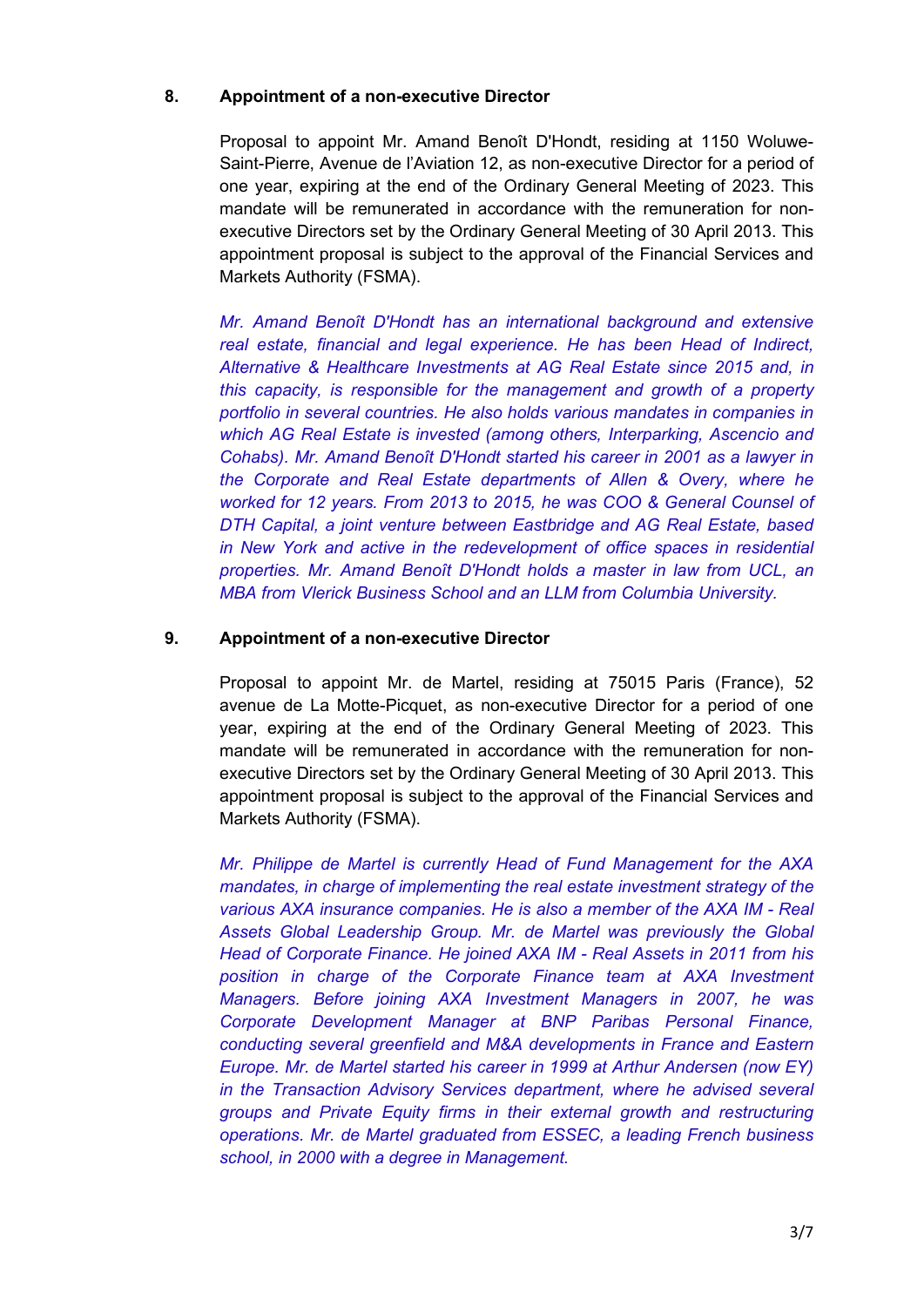#### **10. Remuneration report**

Proposal to approve the remuneration report for the fiscal year ended on 31 December 2021, included in the Corporate Governance Statement of the management report of the Board of Directors for the aforementioned fiscal year.

*This remuneration report complies with the guiding principles of Befimmo's Remuneration Policy, established in 2020 in accordance with the Code of Companies and Associations, the second Shareholder Rights Directive as regards the encouragement of long-term shareholder engagement ("SRD II"), the Law of 12 May 2014 on Regulated Real Estate Companies ("BE-REIT Law") and the recommendations of the Belgian Code on Corporate Governance ("2020 Code"). The remuneration Policy was approved by the Ordinary General Meeting of 28 April 2020.*

#### **11. Delegation of powers to execute the decisions taken**

Proposal to grant to a member of the Executive Committee all powers to execute the decisions taken by the Ordinary General Meeting, as well as all powers to carry out the formalities necessary for their publication, with power of substitution.

*The eleventh proposed resolution is intended to grant the necessary powers to ensure the execution of the resolutions adopted by the General Meeting and in particular to carry out the formalities necessary for their official publication.*

#### **12. Miscellaneous**

\*\*\*\*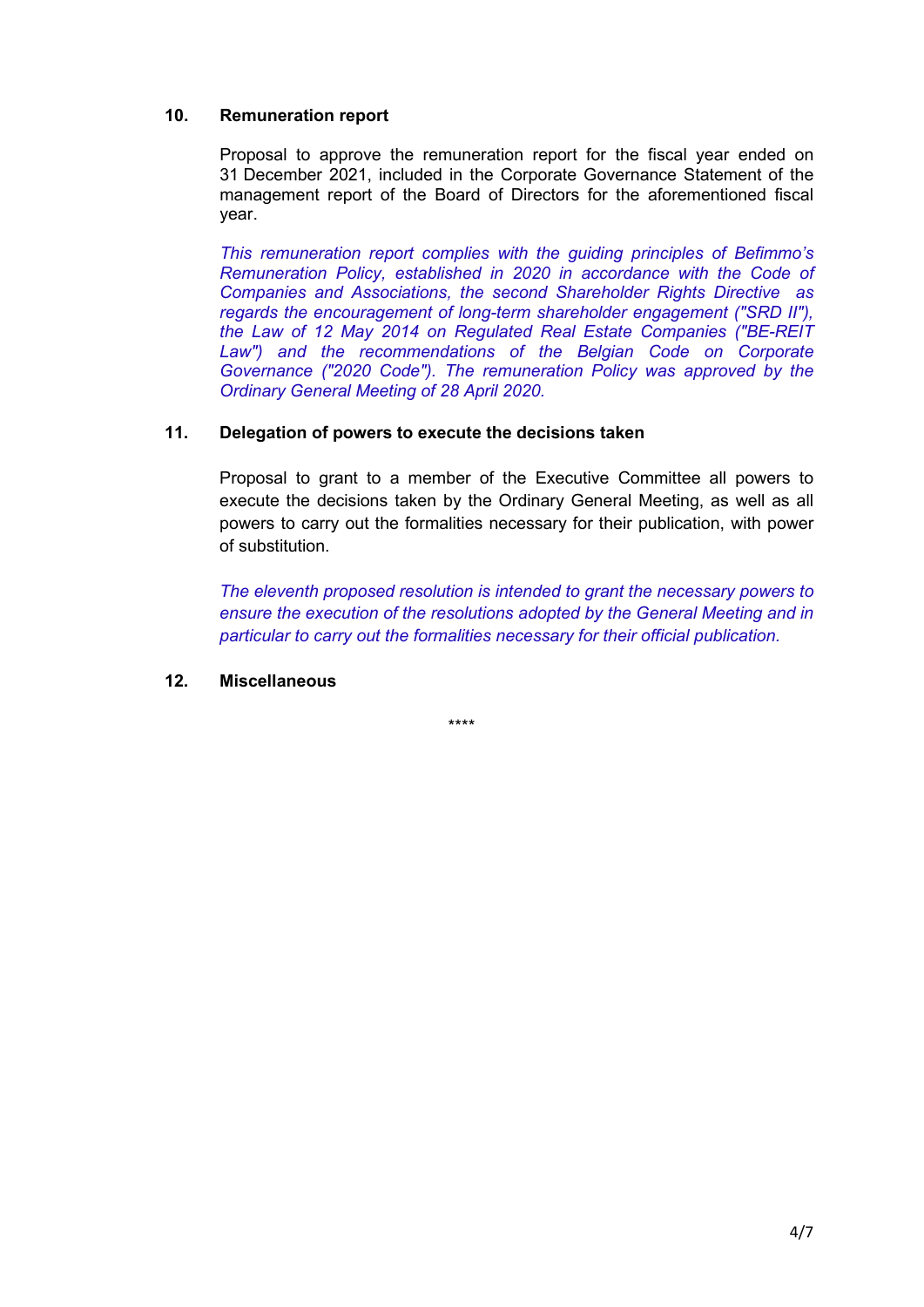#### **Practical formalities for participation to the Ordinary General Meeting**

In order to participate in this Ordinary General Meeting of **26 April 2022**, or to be represented at it, Shareholders must comply with the provisions of articles 27 and 28 of the articles of association.

Only natural or legal persons :

- who are Shareholders of the Company on **12 April 2022, at midnight, Belgian time** (hereinafter the "**Registration Date**"), regardless of the number of shares held on the day of the General Meeting,

- and who have informed the Company (via the centralizing agent) by **20 April 2022** at the latest of their wish to participate in the General Meeting and to exercise their voting rights,

are entitled to participate and vote at the Ordinary General Meeting of **26 April 2022**.

Therefore, holders of dematerialized shares must notify their central securities depository or authorized account keeper by **20 April 2022 at midnight** (Belgian time) at the latest of the number of shares for which they wish to be registered and to participate in the Ordinary General Meeting. The central securities depository or authorized account keeper will produce for this purpose a registration certificate (certifying the number of dematerialized shares registered in the Shareholder's name in their accounts on the Registration Date, and for which the Shareholder has expressed his intention to participate in the Ordinary General Meeting). The deposit of the above-mentioned registration certificate by the holders of dematerialized shares must take place no later than **20 April 2022** at the centralizing bank: ING Belgium Bank, Issuer Services Breda + 1 (Cours St Michel 60 - 1040 Brussels or [be](mailto:be-lfm.coa.spa@ing.be)[lfm.coa.spa@ing.be\)](mailto:be-lfm.coa.spa@ing.be).

Holders of registered shares who wish to participate in the Ordinary General Meeting of 26 April 2022 must inform the Company by ordinary letter or e-mail (contact@befimmo.be) by **20 April 2022** at the latest. Delivery of a proxy or voting form to the Company within the above-mentioned period will be deemed to constitute notification.

Any shareholder may be represented by a proxy holder. The proxy can be obtained on the Company's website (www.befimmo.be), by simple request (tel: +32 (0)2 679 38 08) or by email (contact@befimmo.be). Shareholders wishing to be represented must comply with the practical formalities (as described above). Proxies will only be valid if they contain complete and precise voting instructions for each item on the agenda.

Any shareholder may vote by correspondence. The vote by correspondence can be obtained on the Company's website (www.befimmo.be), by simple request (tel: +32 (0)2 679 38 08) or by e-mail (contact@befimmo.be). Shareholders wishing to vote by correspondence must comply with the practical formalities (as described above).

The voting form or the proxy must be sent by post or by e-mail (contact@befimmo.be) to the Company or by e-mail (be-lfm.coa.spa@ing.be) to ING Belgium Bank, Issuer Services Breda + 1 (Cours St Michel 60 - 1040 Brussels). The e-mail must be accompanied by a scanned or photographed copy of the voting form or the proxy, completed with precise voting instructions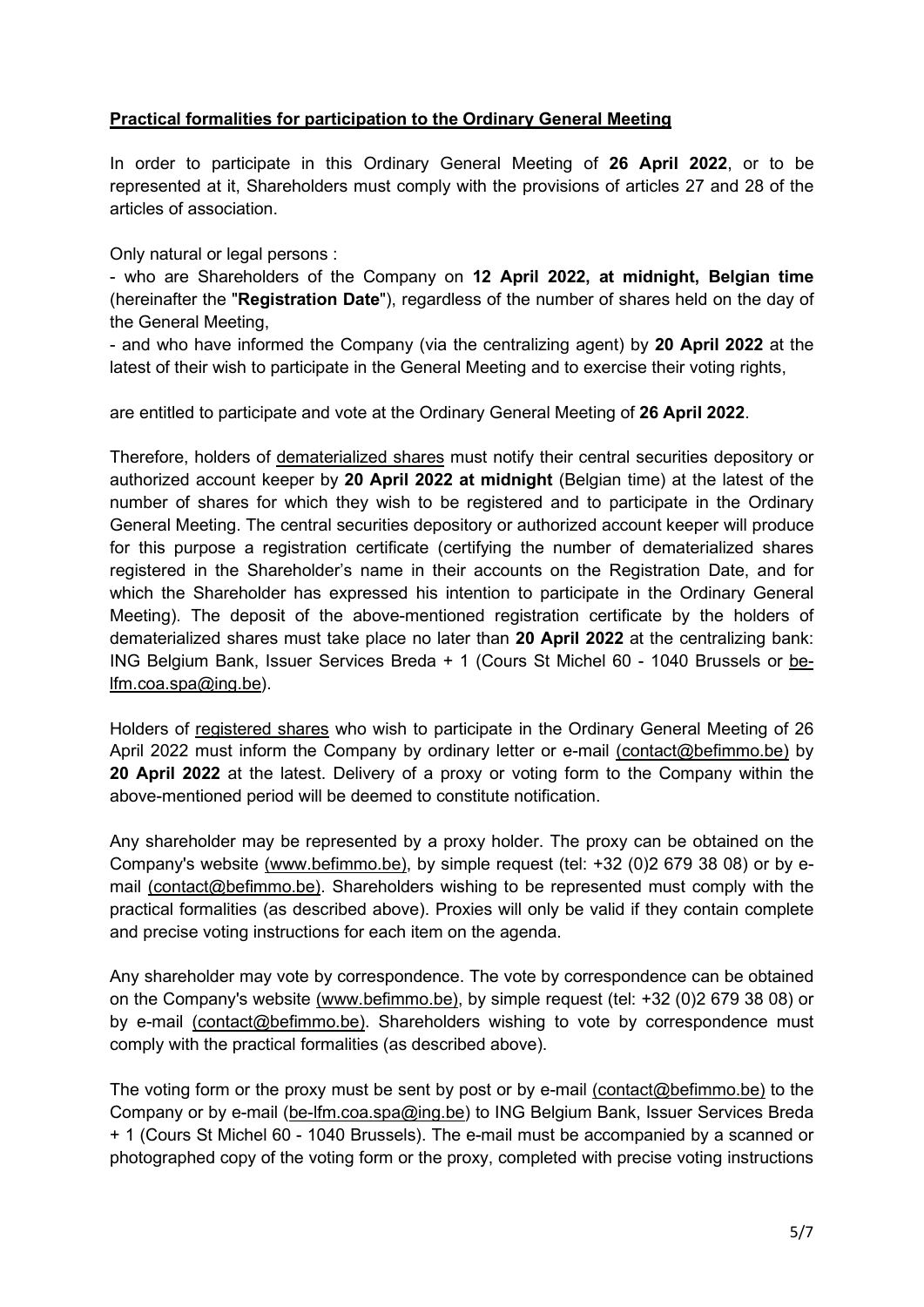and signed. Voting forms and proxies must be received by the Company on **20 April 2022** at the latest.

In order to allow Shareholders to attend this General Meeting remotely, the General Meeting will be broadcast live and the Shareholders will have the possibility to interact with the bureau remotely. In order to do so, simply send your e-mail address by e-mail (contact@befimmo.be) by **21 April 2022** at the latest and follow the link that will be communicated to you by Befimmo - Digital Meeting (notification@digital-meeting.be) at the email address that you will have provided, which will enable you to join the General Meeting remotely. It is specified that the interaction with the bureau will consist of a question and answer session relating to the agenda. It will not be possible for Shareholders to vote remotely during the General Meeting. The live broadcast therefore does not fall within the scope of article 7:137 of the Code of Companies and Associations.

#### **Right to amend the agenda and right of interpellation**

One or more Shareholder(s) holding together at least 3% of the capital has (have) the right to have items placed on the agenda of the Ordinary General Meeting, as well as to submit proposals for resolutions relating to existing or new items on the agenda.

In order to exercise this right, the Shareholder(s) must prove that they effectively hold 3% of the capital on the date they submit their request (by one of the means described above for participation in the General Meeting). The examination of the request is subject to the formalities of registration and admission, in accordance with the procedure mentioned above, of this fraction of the capital. This request must be received in writing by the Company no later than **4 April 2022** at midnight, indicating a postal or e-mail address to which the Company will send an acknowledgement of receipt within 48 hours of such receipt.

If necessary, the Company will publish a completed agenda, at the latest on **8 April 2022**. At the same time, an adapted template of proxy and voting form will be published on the Company's website. All previously submitted proxies and voting forms will remain valid for the agenda items they cover. By way of derogation to the foregoing, for the matters on the agenda which are the subject of a new proposal for resolution, (1) the vote previously submitted by correspondence shall not be taken into account, and (2) the proxy holder may, during the General Meeting, deviate from any instructions given by the proxy giver if carrying out such instructions could prejudice the interests of the proxy giver, and must, as the case may be, inform the proxy giver thereof. Proxies must indicate whether the proxy holder is authorized to vote on the newly added items on the agenda or whether he must abstain.

In addition, once the Meeting is convened, but no later than **20 April 2022**, any Shareholder has the right to ask questions in writing (by letter or e-mail) which will be answered during the General Meeting, provided that the Shareholder concerned has complied with the formalities for admission to the General Meeting.

Any Shareholder may, upon simple request, obtain a copy of the reports referred to in items 1 and 2 of the agenda as well as the annual and consolidated accounts of the Company free of charge at the registered office of the Company. These documents, as well as the proxy and vote by correspondence forms, may also be consulted on the Company's website (www.befimmo.be).